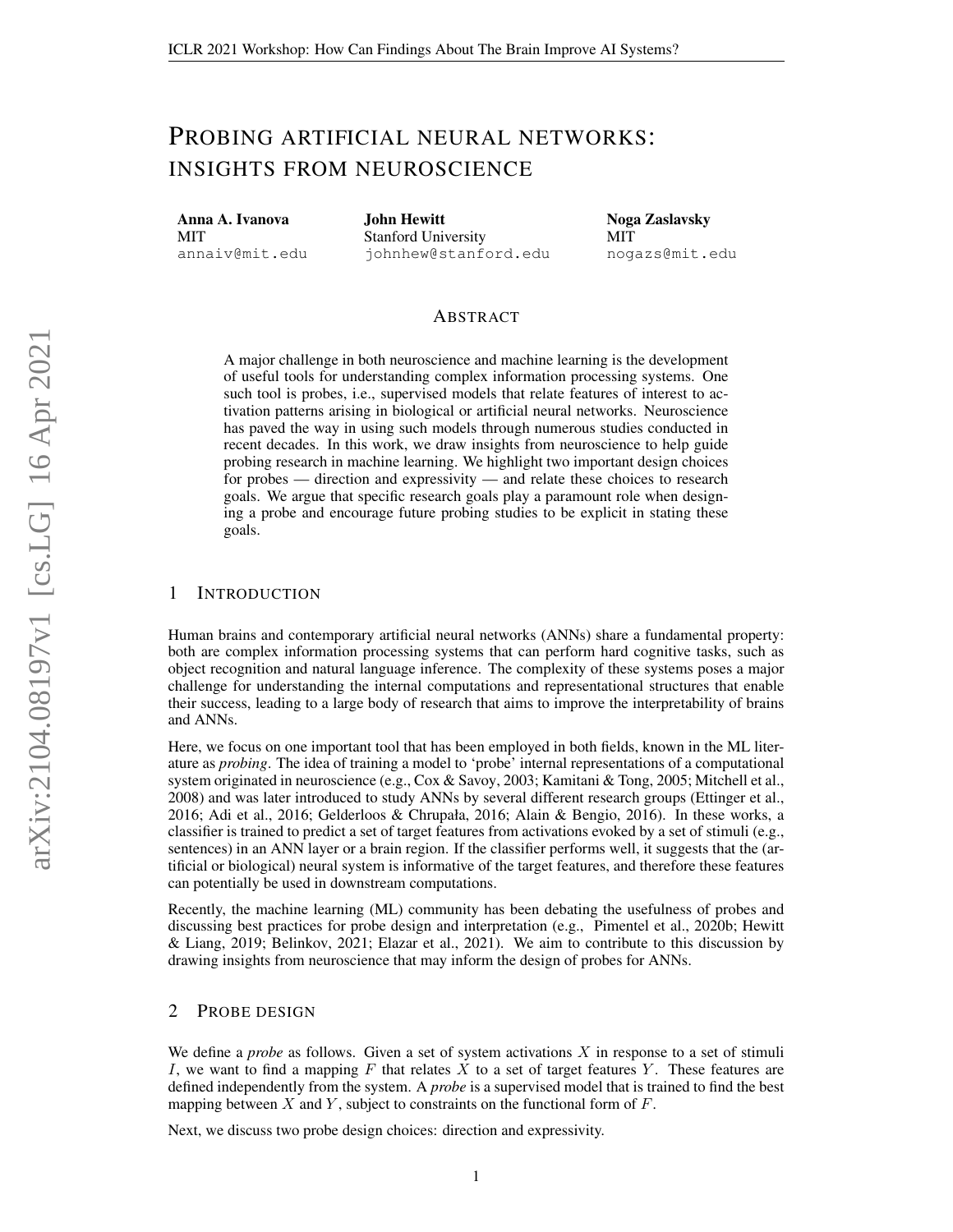# 2.1 DIRECTION

The vast majority of ANN probes to date have been set up as decoders, trained to find a mapping  $F: X \rightarrow Y$ . However, an alternative approach is to train an encoder, defined by a mapping  $F: Y \to X$ . The tight relationship between encoders and decoders is widely recognized in neuroscience [\(Holdgraf et al., 2017;](#page-5-4) [Naselaris et al., 2011;](#page-6-2) [King et al., 2018\)](#page-5-5). Although similar in their setup, decoders and encoders provide different insights. Decoders allow us to ask whether features Y are predictable from activations X while ignoring all other sources of variance. In contrast, encoders allow us to ask how much variance in  $X$  is explained by a given feature set  $Y$  (where, for ANNs,  $X$  can be defined as either the entire layer or an individual unit). Thus, decoders and encoders can be used hand in hand as complementary sources of knowledge about the inner workings of a system.

## <span id="page-1-0"></span>2.2 EXPRESSIVITY

An important decision when picking a probe is to decide how expressive it should be, i.e., what is the space of possible mappings for  $F$ . Both neuroscientists (e.g., [Kamitani & Tong, 2005\)](#page-5-0) and ML researchers (e.g., [Pimentel et al., 2020b\)](#page-6-1) noted that unboundedly expressive probes make it difficult to draw informative conclusions from the performance of a probe. If the network layers form a Markov chain (which is true for many ANNs and is potentially true for perceptual brain regions), a feature decodable at a later processing stage will also be decodable at an earlier processing stage (due to the data processing inequality; [Shannon, 1948\)](#page-6-3). In neuroscience, this issue is sometimes called "decoding from the retina": even if high-level objects are decodable from the retina, it doesn't mean that the retina itself performs object recognition.

In addition, unboundedly expressive probes provide no guarantees that the system can actually use features Y when performing the task. In neuroscience, [Ritchie et al.](#page-6-4) [\(2019\)](#page-6-4) argue that successful decoder performance can often be explained by data artifacts rather than actual neural activity. In NLP, [Hewitt & Liang](#page-5-3) [\(2019\)](#page-5-3) showed that an overly expressive probe can memorize random data labels, thus not revealing much about the internal feature representations within a layer.

Overall, both communities agree that decodability alone is often insufficient for understanding the role of target features within the system. Few principled solutions have been proposed for determining optimal probe expressivity. [Pimentel et al.](#page-6-5) [\(2020a\)](#page-6-5) have attempted to determine the preferred probe class by considering a complexity-accuracy tradeoff; however, their approach does not account for the plurality of research goals, each of which might place unique constraints on the probe. We aim to close this gap by explicitly relating probe design choices and research goals.

# 3 THE ROLE OF RESEARCH GOALS

We argue that the design of probes, including their directionality and expressivity, should be guided by specific scientific goals. Probing efforts often have the overarching goal, explicit or implicit, of eventually constructing improved ML systems, for example, by identifying what properties models lack [\(Liu et al., 2019\)](#page-5-6). However, probing experiments rarely lead directly to modeling improvements; instead, they contribute to our understanding of the emergent properties of ANN representations and their relationships to better-understood features. In contributing to this body of knowledge, each probing study implicitly (or explicitly) pursues a finer-grained research goal. The choice of a goal then helps determine the design of the probing study (Figure [1\)](#page-2-0).

Below, we list a representative set of fine-grained probing goals that, we believe, would be particularly relevant to ANN researchers. Our list is partially based on a related work from neuroscience [\(Ivanova et al., 2021\)](#page-5-7) although, of course, only some of the goals are shared between the two communities.

## <span id="page-1-1"></span>3.1 TESTING FEATURE PREDICTABILITY

A basic question one can ask is whether there exists any (potentially unboundedly complex) mapping  $F$  that allows us to predict features Y from neural activity X. Common examples in neuroscience include using brain data to predict clinical disorders (e.g., [Kazemi & Houghten, 2018\)](#page-5-8) or behavioral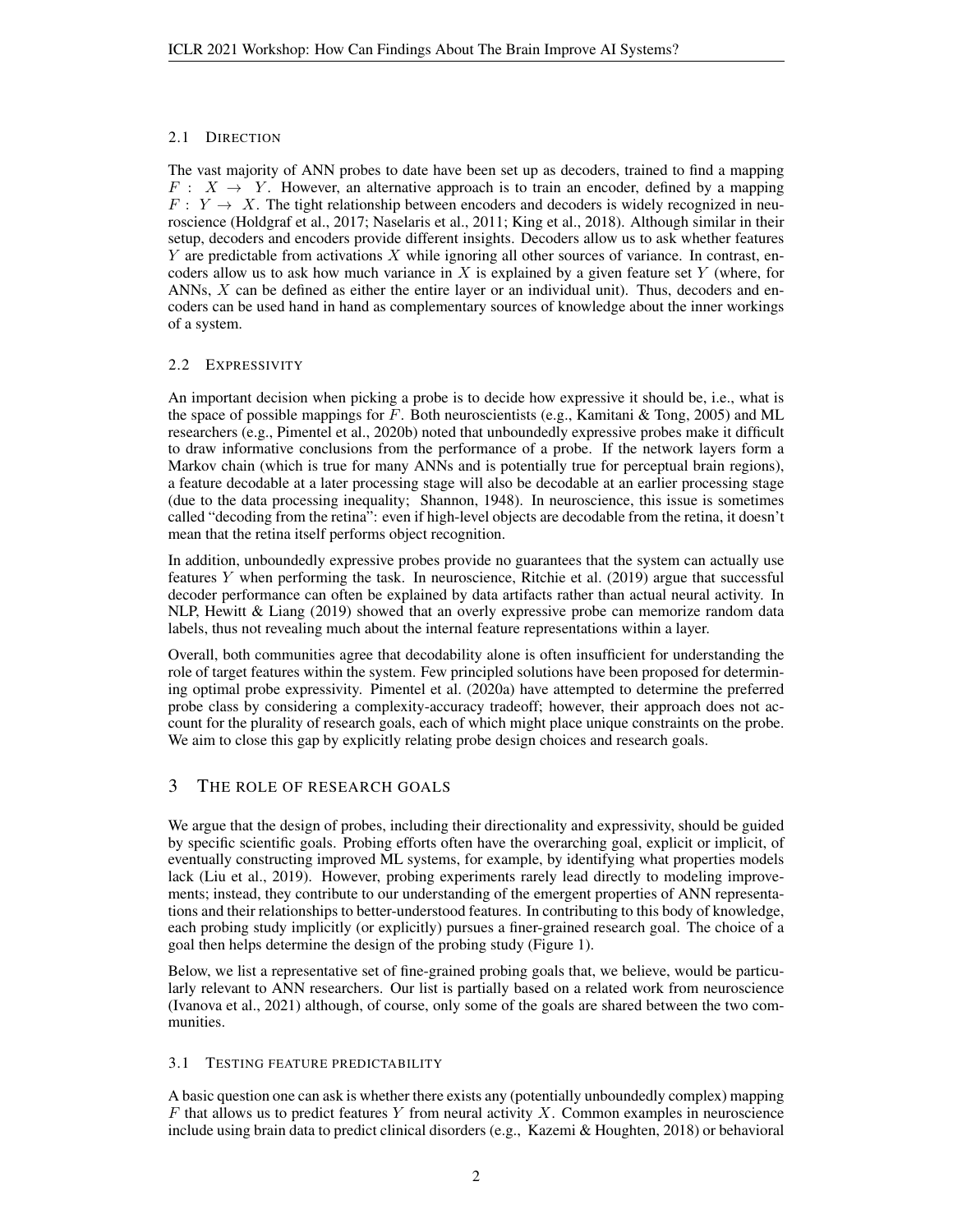

<span id="page-2-0"></span>Figure 1: Possible probing goals and recommended probe structure for each goal.

traits (e.g., [Shen et al., 2017\)](#page-6-6). In NLP, some studies have attempted to decode from language-only ANNs properties of the world, like the size of objects [\(Zhang et al., 2020\)](#page-6-7). Studies in this category focus on the question "can we decode  $Y$ ?" without aiming to determine how  $Y$  is encoded.

The problem formulation naturally makes it suitable for a decoder. Such a decoder can have unbounded expressivity: in order to maximize the probe's predictive accuracy, we shouldn't place a limit on the space of possible mappings. However, this lack of restrictions automatically raises the issues discussed in section [2.2:](#page-1-0) even if a probe finds a predictive mapping from X to Y, there is no guarantee that  $Y$  is used (or even usable) in downstream computations. For instance, [Ravichander](#page-6-8) [et al.](#page-6-8) [\(2020\)](#page-6-8) showed that probes trained on a synthetic dataset could decode a property that was randomly injected in half of the inputs, suggesting that decodability is not always indicative of task relevance. Further, this research question does not allow us to characterize computations at different ANN layers because, with a powerful enough probe, the features extractable from one layer will also be extractable from the rest (assuming each i corresponds to a unique x at every layer; [Pimentel](#page-6-1) [et al., 2020b\)](#page-6-1). Thus, feature predictability is often insufficient for elucidating the computational properties of a system of interest.

#### 3.2 COMPARING FEATURE SETS

Instead of testing the predictability of a particular feature set, one might ask which of two (or more) feature sets corresponds better to the internal representations of that system. Examples from neuroscience include comparing syntactic, semantic, and discourse-level text features [\(Wehbe et al.,](#page-6-9) [2014\)](#page-6-9) or competing syntactic parser models [\(Brennan et al., 2016\)](#page-4-5) in their ability to predict brain activity during language comprehension. Some NLP researchers have also used probes to adjudicate between competing syntactic formalisms (e.g., [Kulmizev et al., 2020\)](#page-5-9).

For comparisons across feature sets, an encoder is arguably more useful than a decoder: the two feature sets might be equally decodable, but if one explains more variance in the system, it is likely closer to the 'true' underlying representation [\(Naselaris et al., 2011\)](#page-6-2). For instance, if the mapping  $Y_{phonetic} \rightarrow X$  has a higher predictive accuracy than  $Y_{syntactic} \rightarrow X$ , we can conclude that activation in X is primarily driven by  $Y_{phonetic}$ . Therefore, X is closer to a phonetic processor than to a syntactic processor.

If there are no additional theoretical commitments, feature set comparison studies might also choose to employ an unboundedly expressive probe. However, they would need to address the same concerns as those arising for goal [3.1.](#page-1-1) Furthermore, care must be taken to determine the commensurability of the feature sets being compared. If one feature set is substantially more complex than the other, it will likely provide a better fit to the data. In an extreme example, a feature set containing every letter in every word of a sentence will almost certainly achieve better predictivity than the feature set containing just syntactic labels, even though the former feature set provides little insight into the underlying ANN representations. Finally, if there is a deterministic mapping from one feature set to another, using an unboundedly expressive probe to compare them provides no insight whatsoever.

#### 3.3 GUIDING CAUSAL INTERVENTIONS

After establishing feature correlates within a system of interest, we often want to know whether these features are actually used by the system. Although probing is a correlational method and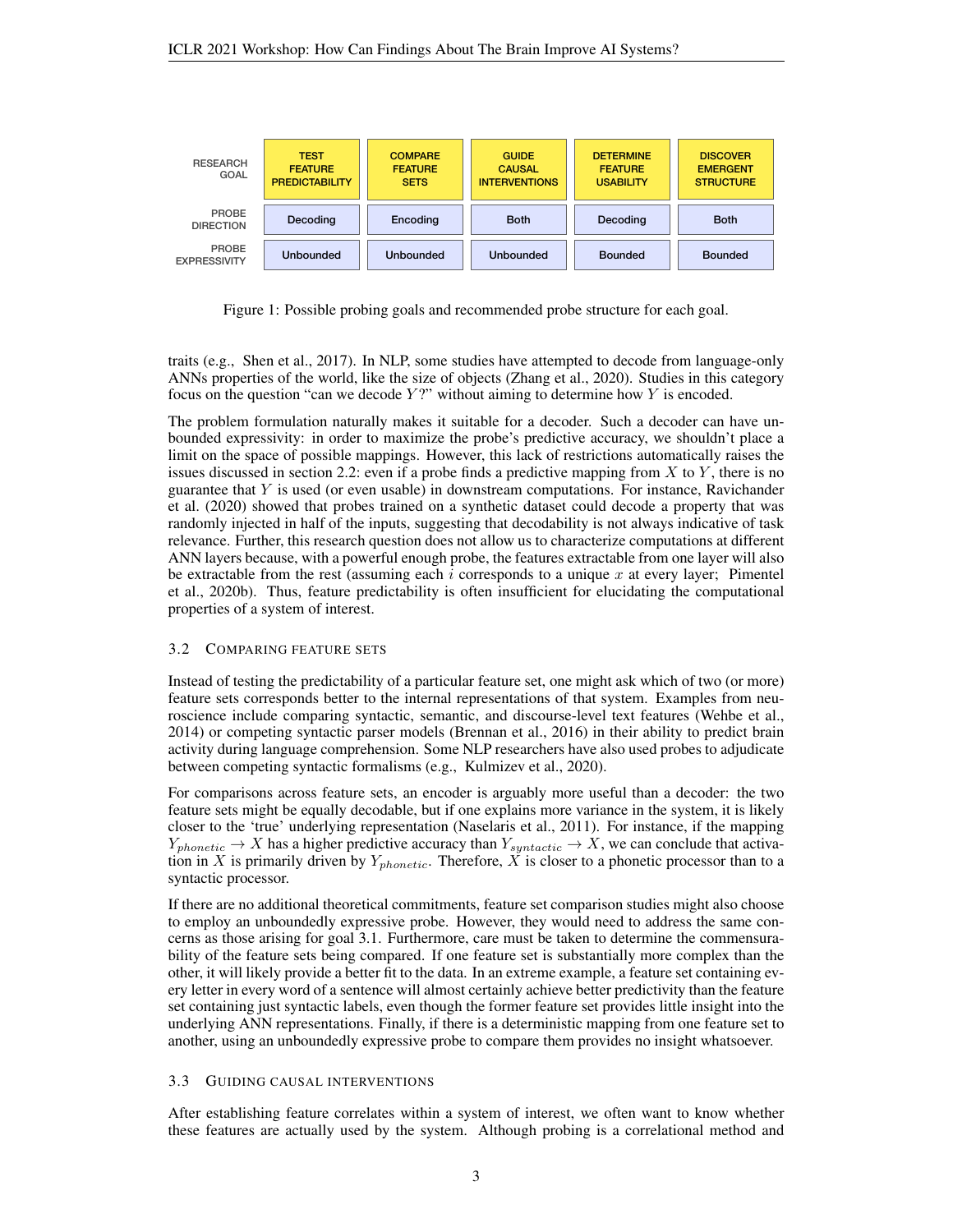thus cannot determine the causal effect of feature correlates on ANN's behavior, it can serve as an important complement to causal studies. Researchers can leverage the ability of probes to identify ANN activity patterns that are linked to a given feature set, and then eliminate [\(Elazar et al., 2021\)](#page-4-4) or alter [\(Giulianelli et al., 2018\)](#page-5-10) those patterns to determine whether they affect the system's behavior in expected ways. Neuroscience has a rich tradition of combining correlational and causal studies (e.g., [Bergmann et al., 2016;](#page-4-6) [Caldwell et al., 2019;](#page-4-7) [Fedorenko & Varley, 2016\)](#page-5-11), although the causal manipulations are typically not as precise as those that can be accomplished in artificial systems.

Both encoders and decoders can be used to guide causal interventions. An encoder can discover ANN units that are strongly driven by certain features, which can then be ablated or altered to test causality. In contrast, if the information is distributed broadly throughout the system, we can use a decoder to discover the neural correlates of  $Y$  and then alter them within the entire layer [\(Elazar](#page-4-4) [et al., 2021\)](#page-4-4). Neither approach places theoretical constraints on desired probe expressivity<sup>[1](#page-3-0)</sup>. One limitation of this approach is that, even if we establish that a given feature set plays a causal role in ANN's performance, we still cannot definitively establish the mechanisms that process these features. For instance, if we remove part of speech information from an early ANN layer, its performance will be impaired even if the actual part of speech processing happens several layers later.

#### 3.4 DETERMINING FEATURE USABILITY

One question that can provide more mechanistic insight into the system of interest is whether the feature correlates can be easily extracted and used by downstream computational units. This question is best answered with a decoder that mimics such extraction [\(Kriegeskorte & Douglas, 2019\)](#page-5-12). To ensure usability, many neuroscientists have restricted the space of possible mappings  $F$  to be linear, arguing that this is the most faithful representation of readout by a downstream region/layer (e.g., [Kriegeskorte, 2011;](#page-5-13) [Naselaris et al., 2011;](#page-6-2) [Kamitani & Tong, 2005\)](#page-5-0). Although this is a reasonable proxy for usability in many research scenarios, the linear readout assumption might not always hold. In neuroscience, many dendritic computations are nonlinear, meaning that feature usability is much higher than that emulated with a linear probe. In NLP, the vast majority of layer-to-layer transformations are also nonlinear, in which case a linear probe is not a faithful representation of a downstream process. Thus, studies that aim to determine usability should be much more precise in articulating their reasons for placing specific constraints on F.

An alternative to explicitly restricting probe expressivity is to use a minimum description length approach to determine the complexity of a particular mapping (Voita  $&$  Titov, 2020). Instead of answering a binary question "can these features be extracted?", the complexity estimate might help answer "how easy are these features to extract?". Overall, the goal of determining feature usability brings us one step closer to a mechanistic understanding of a system of interest.

#### 3.5 DISCOVERING EMERGENT STRUCTURE

Finally, one may ask whether the system has developed a structured way of representing features of interest. Here, we care not only about the existence of a mapping  $F$ , but also about the exact form of this mapping. Neuroscientists have referred to emergent structure in  $X$  as its "representational geometry", developing multiple methods to discover and characterize it (see, e.g., [Kriegeskorte](#page-5-14) [& Diedrichsen, 2019;](#page-5-14) [Chung & Abbott, 2021,](#page-4-8) for an overview). In ML, many probing studies have similarly aimed to elucidate the structure of feature representations within ANN layers. For instance, one of the first ANN probing studies showed that object representations gradually become more linearly separable in deeper layers of object recognition ANNs [\(Alain & Bengio, 2016\)](#page-4-2). More recently, in NLP, [Hewitt & Manning](#page-5-15) [\(2019\)](#page-5-15) used a method they term a *structural probe* to discover connections between syntactic tree structure and the representational geometry of self-supervised language ANNs. Both of these studies used decoding probes, but an encoder can also yield structural insights into the system.

Probe expressivity is of particular importance when investigating structural relations between features: the functional form of  $F$  is the hypothesis made about representational structure. In this case, the greater the simplicity of the functional form of  $F$ , the more interesting the finding. The emer-

<span id="page-3-0"></span><sup>&</sup>lt;sup>1</sup>Although it can be speculated that simpler probes are more likely to identify causally relevant features, this has not been shown systematically.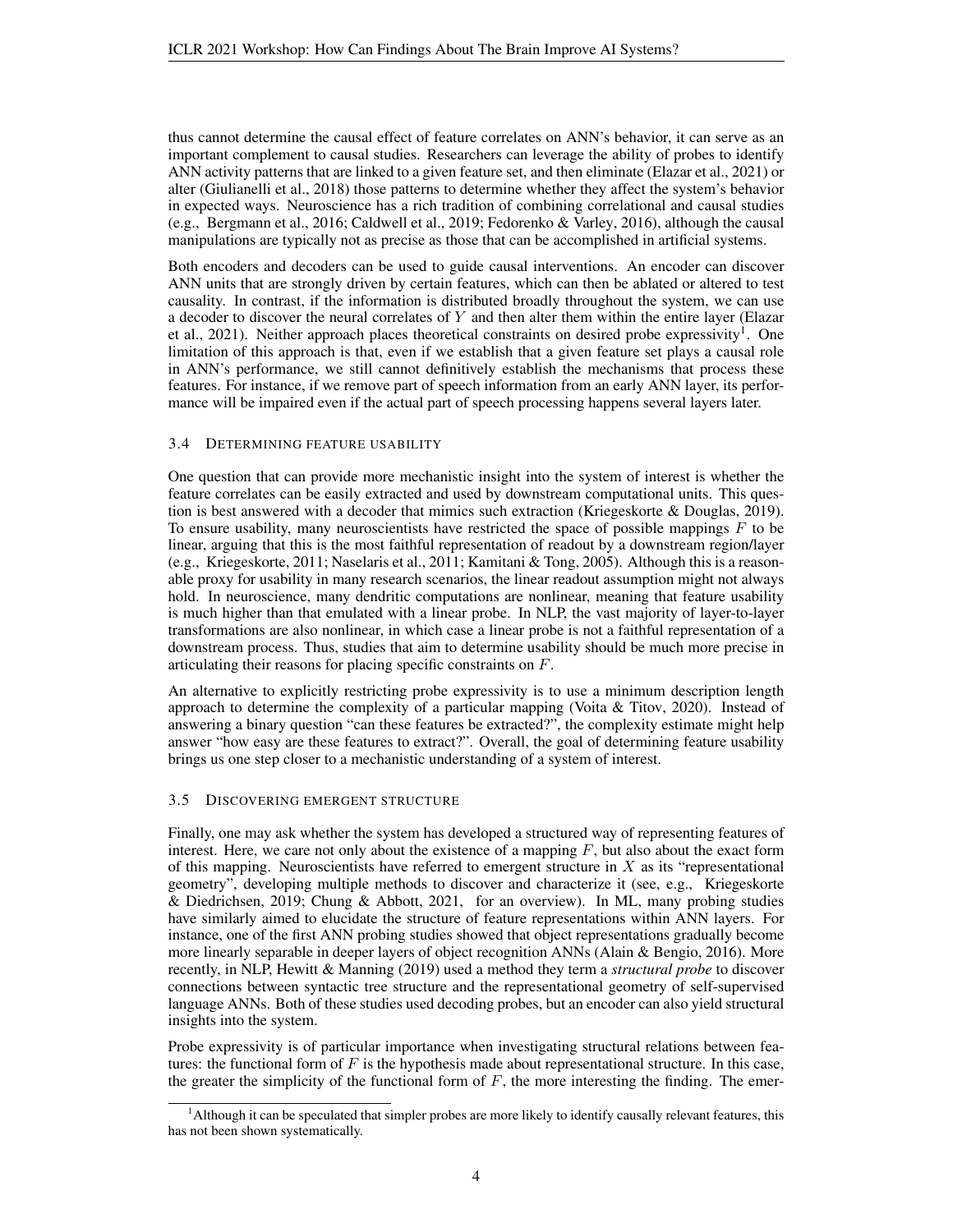gence of simple structure (e.g., linear separability) in highly nonlinear networks provides valuable insight into  $X$ . It can help identify biases, be used as a pedagogical tool in building approximate intuitions about model properties, and formulate fundamental principles of information processing in task-optimized systems.

## 4 CONCLUSION

As the ML community performs probing studies to understand increasingly complex ANNs, it encounters experimental design questions that may be addressed (at least to some extent) by insights from the longer tradition of probing in neuroscience. We have argued that two design choices in probing – direction and expressivity – can be determined by a researcher's choice of one of neuroscience-inspired goals that underlie probing. We have further highlighted that only some of these research goals involve positing questions about the mechanisms underlying information processing in a system of interest. Overall, a clear formulation of research goals is essential for designing informative probes for future studies.

## **ACKNOWLEDGMENTS**

This paper was inspired by the Generative Adversarial Collaboration (GAC) initiative organized by the Computational Cognitive Conference board. We thank the "Linear Models" team members — Martin Schrimpf, Stefano Anzellotti, Evelina Fedorenko, and Leyla Isik, — as well as workshop participants for their valuable insights and GAC organizers for their continued support. JH was supported by an NSF Graduate Research Fellowship under grant number DGE-1655618. NZ was supported by a BCS Fellowship in Computation.

#### **REFERENCES**

- <span id="page-4-1"></span>Yossi Adi, Einat Kermany, Yonatan Belinkov, Ofer Lavi, and Yoav Goldberg. Fine-grained analysis of sentence embeddings using auxiliary prediction tasks. *arXiv preprint arXiv:1608.04207*, 2016.
- <span id="page-4-2"></span>Guillaume Alain and Yoshua Bengio. Understanding intermediate layers using linear classifier probes. *arXiv preprint arXiv:1610.01644*, 2016.
- <span id="page-4-3"></span>Yonatan Belinkov. Probing classifiers: Promises, shortcomings, and alternatives. *arXiv preprint arXiv:2102.12452*, 2021.
- <span id="page-4-6"></span>Til Ole Bergmann, Anke Karabanov, Gesa Hartwigsen, Axel Thielscher, and Hartwig Roman Siebner. Combining non-invasive transcranial brain stimulation with neuroimaging and electrophysiology: current approaches and future perspectives. *Neuroimage*, 140:4–19, 2016.
- <span id="page-4-5"></span>Jonathan R Brennan, Edward P Stabler, Sarah E Van Wagenen, Wen-Ming Luh, and John T Hale. Abstract linguistic structure correlates with temporal activity during naturalistic comprehension. *Brain and language*, 157:81–94, 2016.
- <span id="page-4-7"></span>David J Caldwell, Jeffrey G Ojemann, and Rajesh PN Rao. Direct electrical stimulation in electrocorticographic brain–computer interfaces: Enabling technologies for input to cortex. *Frontiers in neuroscience*, 13:804, 2019.
- <span id="page-4-8"></span>SueYeon Chung and L. F. Abbott. Neural population geometry: An approach for understanding biological and artificial neural networks, 2021.
- <span id="page-4-0"></span>David D Cox and Robert L Savoy. Functional magnetic resonance imaging (fmri) "brain reading": detecting and classifying distributed patterns of fmri activity in human visual cortex. *Neuroimage*, 19(2):261–270, 2003.
- <span id="page-4-4"></span>Yanai Elazar, Shauli Ravfogel, Alon Jacovi, and Yoav Goldberg. Amnesic Probing: Behavioral Explanation with Amnesic Counterfactuals. *Transactions of the Association for Computational Linguistics*, 2021. doi: 10.1162/tacl a 00359. URL [https://doi.org/10.1162/tacl\\_](https://doi.org/10.1162/tacl_a_00359) [a\\_00359](https://doi.org/10.1162/tacl_a_00359).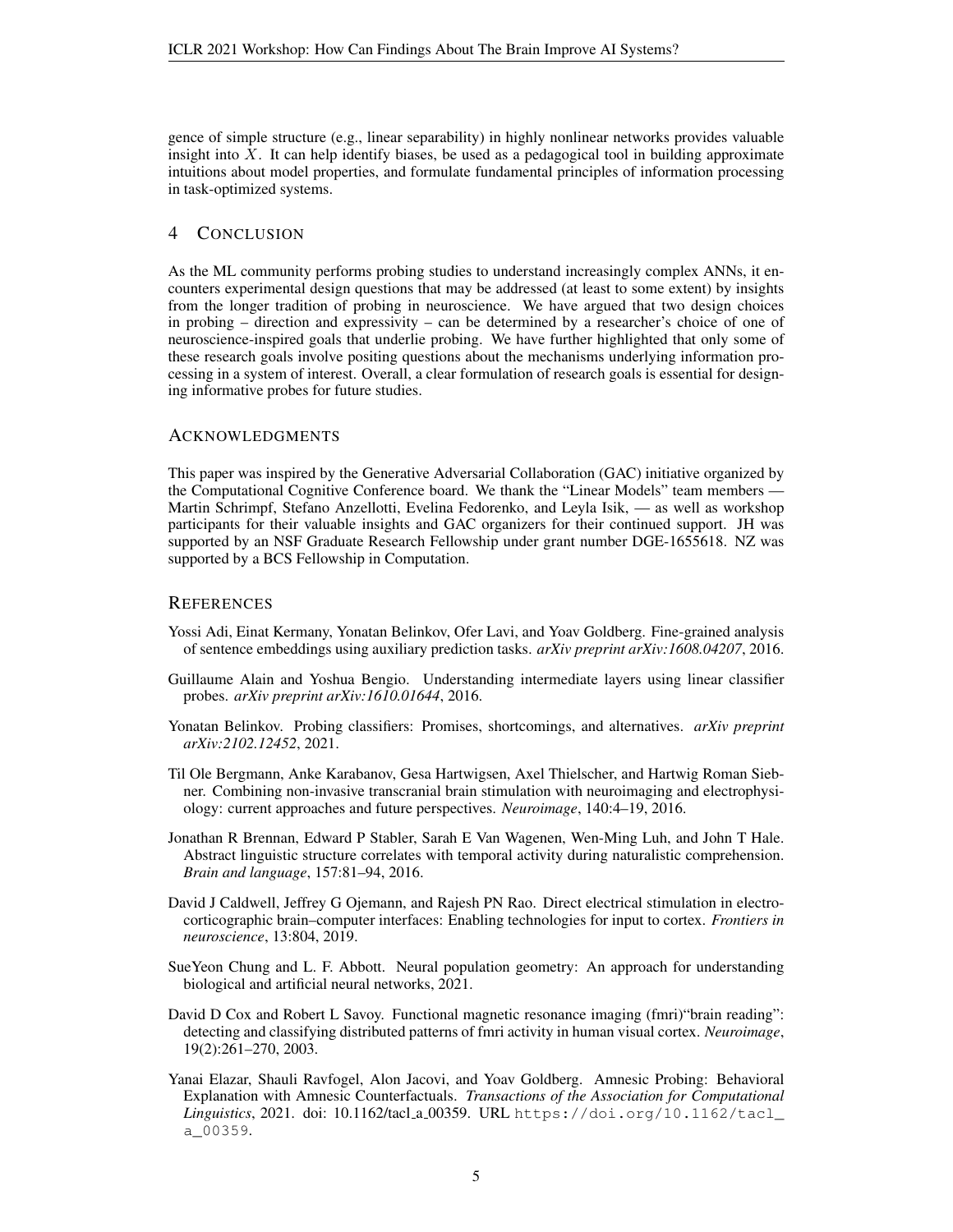- <span id="page-5-1"></span>Allyson Ettinger, Ahmed Elgohary, and Philip Resnik. Probing for semantic evidence of composition by means of simple classification tasks. In *Proceedings of the 1st workshop on evaluating vector-space representations for nlp*, pp. 134–139, 2016.
- <span id="page-5-11"></span>Evelina Fedorenko and Rosemary Varley. Language and thought are not the same thing: evidence from neuroimaging and neurological patients. *Annals of the New York Academy of Sciences*, 1369 (1):132, 2016.
- <span id="page-5-2"></span>Lieke Gelderloos and Grzegorz Chrupała. From phonemes to images: levels of representation in a recurrent neural model of visually-grounded language learning. *arXiv preprint arXiv:1610.03342*, 2016.
- <span id="page-5-10"></span>Mario Giulianelli, Jack Harding, Florian Mohnert, Dieuwke Hupkes, and Willem Zuidema. Under the hood: Using diagnostic classifiers to investigate and improve how language models track agreement information. *arXiv preprint arXiv:1808.08079*, 2018.
- <span id="page-5-3"></span>John Hewitt and Percy Liang. Designing and interpreting probes with control tasks. In *Proceedings of the 2019 Conference on Empirical Methods in Natural Language Processing and the 9th International Joint Conference on Natural Language Processing (EMNLP-IJCNLP)*, pp. 2733– 2743, Hong Kong, China, November 2019. Association for Computational Linguistics. doi: 10.18653/v1/D19-1275. URL <https://www.aclweb.org/anthology/D19-1275>.
- <span id="page-5-15"></span>John Hewitt and Christopher D Manning. A structural probe for finding syntax in word representations. In *Proceedings of the 2019 Conference of the North American Chapter of the Association for Computational Linguistics: Human Language Technologies, Volume 1 (Long and Short Papers)*, pp. 4129–4138, 2019.
- <span id="page-5-4"></span>Christopher R Holdgraf, Jochem W Rieger, Cristiano Micheli, Stephanie Martin, Robert T Knight, and Frederic E Theunissen. Encoding and decoding models in cognitive electrophysiology. *Frontiers in systems neuroscience*, 11:61, 2017.
- <span id="page-5-7"></span>Anna A Ivanova, Martin Schrimpf, Stefano Anzellotti, Noga Zaslavsky, Evelina Fedorenko, and Leyla Isik. Is it that simple? linear mapping models in cognitive neuroscience. *bioRxiv*, 2021.
- <span id="page-5-0"></span>Yukiyasu Kamitani and Frank Tong. Decoding the visual and subjective contents of the human brain. *Nature neuroscience*, 8(5):679–685, 2005.
- <span id="page-5-8"></span>Yosra Kazemi and Sheridan Houghten. A deep learning pipeline to classify different stages of alzheimer's disease from fmri data. In *2018 IEEE Conference on Computational Intelligence in Bioinformatics and Computational Biology (CIBCB)*, pp. 1–8. IEEE, 2018.
- <span id="page-5-5"></span>Jean-Remi King, Laura Gwilliams, Chris Holdgraf, Jona Sassenhagen, Alexandre Barachant, Denis ´ Engemann, Eric Larson, and Alexandre Gramfort. Encoding and Decoding Neuronal Dynamics: Methodological Framework to Uncover the Algorithms of Cognition. working paper or preprint, July 2018. URL <https://hal.archives-ouvertes.fr/hal-01848442>.
- <span id="page-5-13"></span>Nikolaus Kriegeskorte. Pattern-information analysis: from stimulus decoding to computationalmodel testing. *Neuroimage*, 56(2):411–421, 2011.
- <span id="page-5-14"></span>Nikolaus Kriegeskorte and Jörn Diedrichsen. Peeling the onion of brain representations. Annual *review of neuroscience*, 42:407–432, 2019.
- <span id="page-5-12"></span>Nikolaus Kriegeskorte and Pamela K Douglas. Interpreting encoding and decoding models. *Current opinion in neurobiology*, 55:167–179, 2019.
- <span id="page-5-9"></span>Artur Kulmizev, Vinit Ravishankar, Mostafa Abdou, and Joakim Nivre. Do neural language models show preferences for syntactic formalisms? In *Proceedings of the 58th Annual Meeting of the Association for Computational Linguistics*, pp. 4077–4091, 2020.
- <span id="page-5-6"></span>Nelson F Liu, Matt Gardner, Yonatan Belinkov, Matthew E Peters, and Noah A Smith. Linguistic knowledge and transferability of contextual representations. In *Proceedings of the 2019 Conference of the North American Chapter of the Association for Computational Linguistics: Human Language Technologies, Volume 1 (Long and Short Papers)*, pp. 1073–1094, 2019.